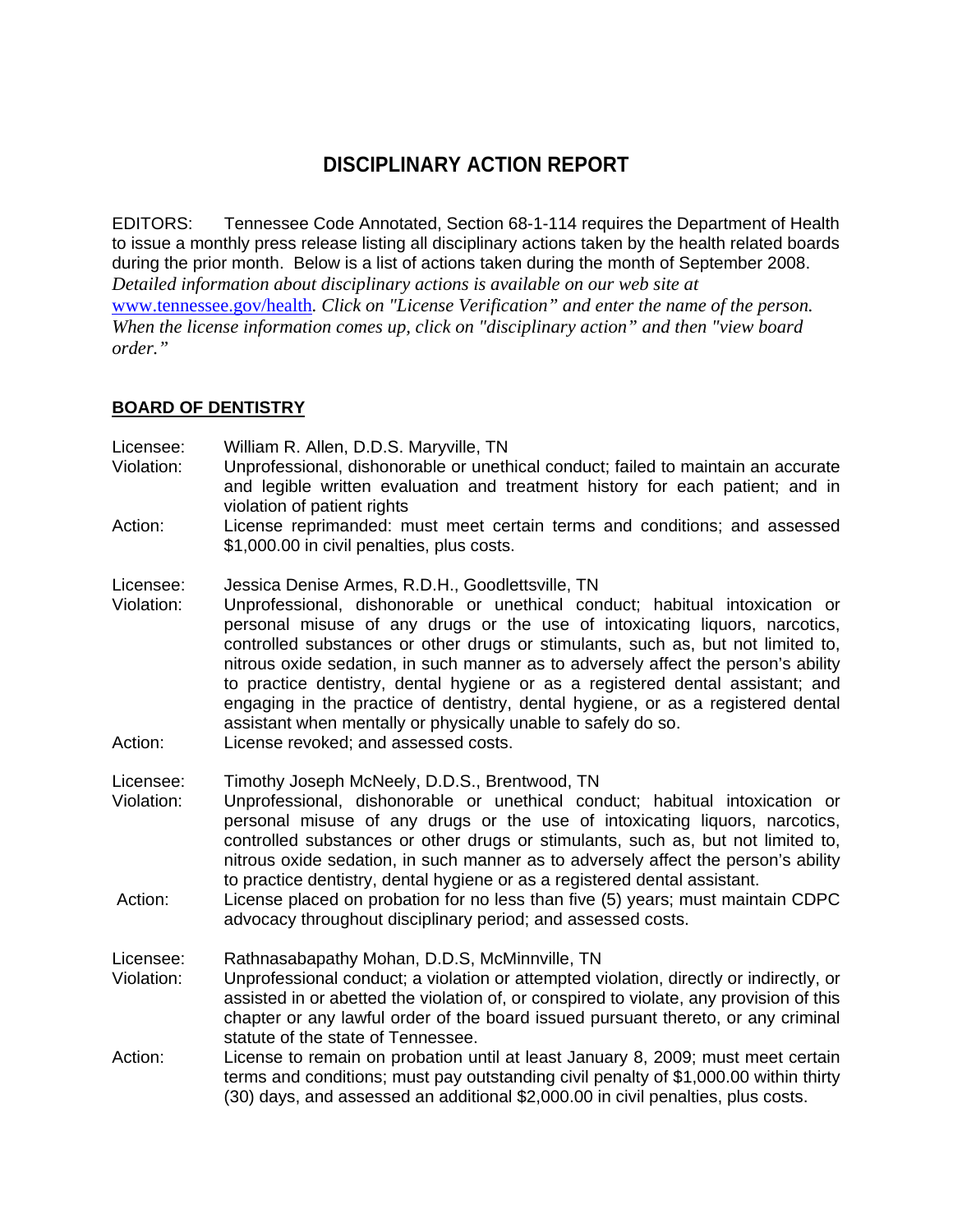- Licensee: Carolyn Moore, D.D.S., Peachtree City, GA
- Violation: Disciplinary action against a person licensed to practice dentistry or dental hygiene or registered to practice as a dental assistant by another state or territory of the United States for any acts or omissions that would constitute grounds for discipline of a person licensed in this state.
- Action: License placed on probation for a period of five (5) years to run conterminous with the Georgia Board's disciplinary period; and assessed costs.

Licensee: Jessica Dawn Smithson, R.D.A., Old Hickory, TN

- Violation: Unprofessional conduct; a violation or attempted violation, directly or indirectly, or assisted in or abetted the violation of, or conspired to violate, any provision of this chapter or any lawful order of the board issued pursuant thereto, or any criminal statute of the state of Tennessee; making false or misleading statements or representations, being guilty of fraud or deceit in obtaining admission to practice, or in being guilty of fraud or deceit in the practice of dentistry or dental hygiene or as a registered dental assistant; dispensing, prescribing or otherwise distributing any controlled substance or any drug not in the course of professional practice, or not in good faith to relieve pain and suffering, or not to cure an ailment, physical infirmity or disease; and any other professional or unethical conduct that may be specific by the board by the means of rules and regulations duly published and promulgated by the violation of any provision of this chapter.
- Action: License placed on probation for no less than three (3) years; must maintain CDPC uninterrupted throughout the disciplinary period; and assessed \$1,250.00 in civil penalties, plus costs
- Licensee: James C. Whitehead, D.D.S., Columbia, TN
- Violation: Unprofessional, dishonorable or unethical conduct; habitual intoxication or personal misuse of any drugs or the use of intoxicating liquors, narcotics, controlled substances or other drugs or stimulants, such as, but not limited to, nitrous oxide sedation, in such manner as to adversely affect the person's ability to practice dentistry, dental hygiene or as a registered dental assistant.
- Action: License revoked; and assessed \$2,000.00 in civil penalties, plus costs

#### **BOARD OF EMERGENCY MEDICAL SERVICES**

Licensee: Andy G. Azbill, EMT-IV, Humbolt, TN

- Violation: Performing or attempting emergency care techniques or procedures without proper permission, license, certification, training, medical direction, or otherwise engaging in unethical practices or conduct; violation or attempting to violation or assisting in or abetting the violation of or conspiring to violate any rule or regulation of the board; and unethical practices and conduct.
- Action: License suspended until completion of twenty-four (24) hour EMT Refresher course, followed by three (3) years probation, and assessed \$150.00 in civil penalties.

Licensee: Shelley E. Conklin, EMT-P, Knoxville, TN

Violation: Violation or attempted violation or assisting in or abetting the violation of or conspiring to violate any rule or regulation of the board; assigned persons to perform functions contrary to this part or rules and regulations of the board; and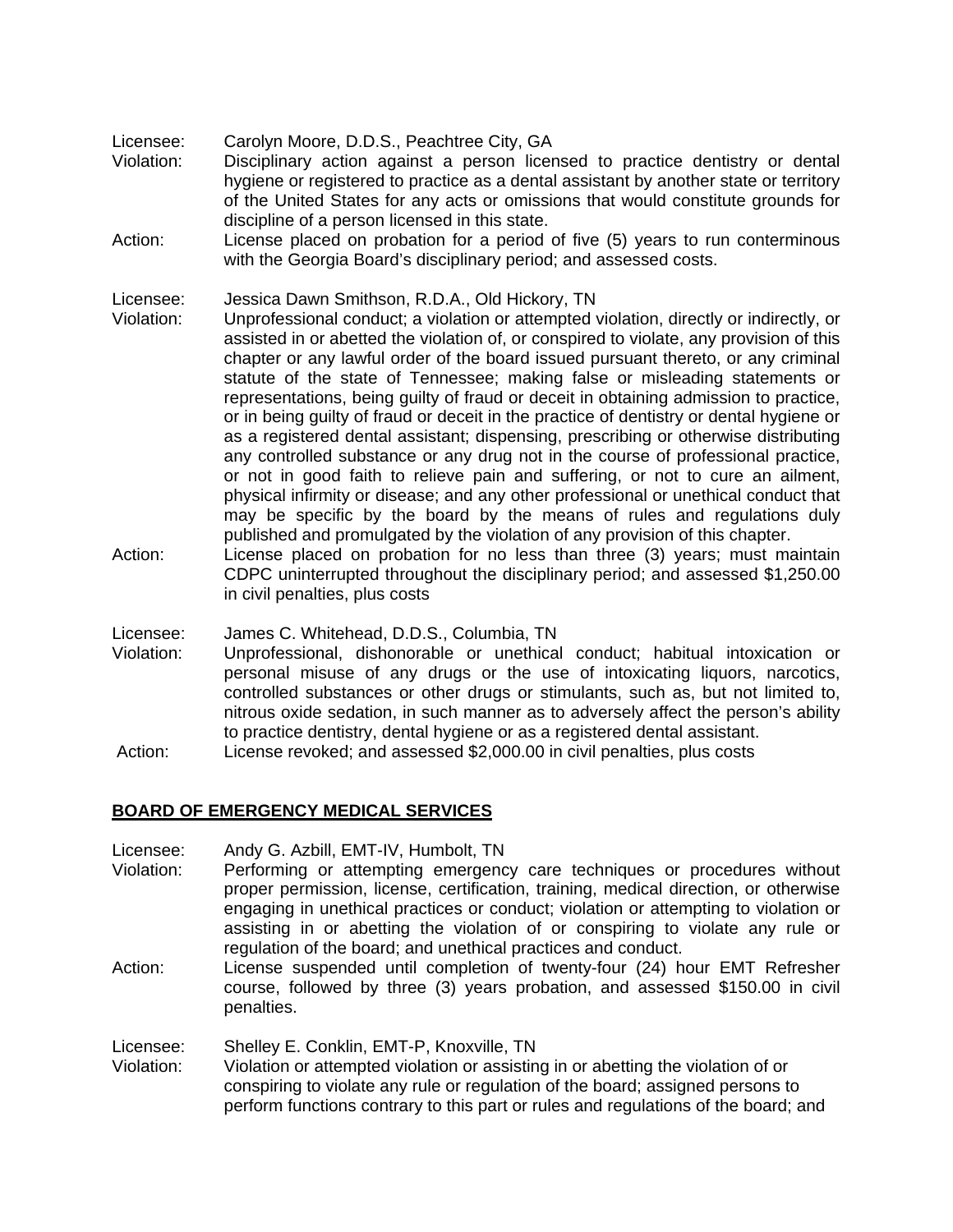unethical practices and conduct; and delegating, assisting, or advising a person to perform professional responsibilities or procedures when the licenses knows, or has reason to know, that such person is not qualified by training, experience, or license to perform such procedures.

Action: License placed on probation for two (2) years.

Licensee: Dale L. Fulghum, EMT-P, Woodbury, TN

Violation: Making false statement or representations, and being guilty of fraud or deceit in obtaining authorization; and engaging in acts of dishonesty which relate to the practice of emergency medical care; and unethical practices and conduct. Action: License Voluntarily Surrendered

#### Licensee: Wilfred M. Joshua, Jr., EMT-IV, Arlington, TN

- Violation: Failure to report patient care which accurately reflects the evaluation and treatment of each patient; abandoning or neglecting a patient requiring emergency care, following assumption of duty; failed to attend every patient transported by ambulance in this state; failed to perform initial patient survey, provide emergency care through careful assessment of the patient, and recognize injuries and illness; failed to render necessary emergency care through supportive assistance for conditions requiring transport for definitive medical care including medical emergencies, behavioral emergencies, illness, disease or infirmity; failed to report essential information covering the patient, the patient's medical condition, and treatment to the medical personnel who assume responsibility for continuing care of the patient.
- Action: License placed on probation for three (3) years; shall not practice emergency medical services on an ambulance in Tennessee during the three years; must take twenty-four (24) hour Refresher EMT course within twelve (12) months and assessed \$300.00 in civil penalties.

Licensee: Heather Elaine Lippard, EMT-IV, Chattanooga, TN

- Violation: Violation or attempting to violation or assisting in or abetting the violation of or conspiring to violate any rule or regulation of the board; and habitual intoxication or personal misuse of any drugs or the use of intoxicating liquors, narcotics, controlled substances or other drugs or stimulants in such manner as to adversely affect the delivery, performance or activities in the care of the patients requiring medical care.
- Action: License placed on probation for no less than one (1) years; must meet certain terms and conditions.

Licensee: Adrian Duff Lowry, EMT-IV, Bluff City, TN

- Violation: Failure to report patient care which accurately reflects the evaluation and treatment of each patient; performing or attempting emergency care techniques or procedures without proper permission, license, certification, training, medical direction, or otherwise engaging in unethical practices or conduct; violation or attempted to violations or assisting in or abetting the violation of or conspiring to violate any rule or regulation of the board; and accepting and performing, or attempting to perform, professional responsibilities which the licensee knows, or has reason to know, that he is not competent to perform.
- Action: License placed on probation for two (2) years; and assessed \$100.00 in civil penalties.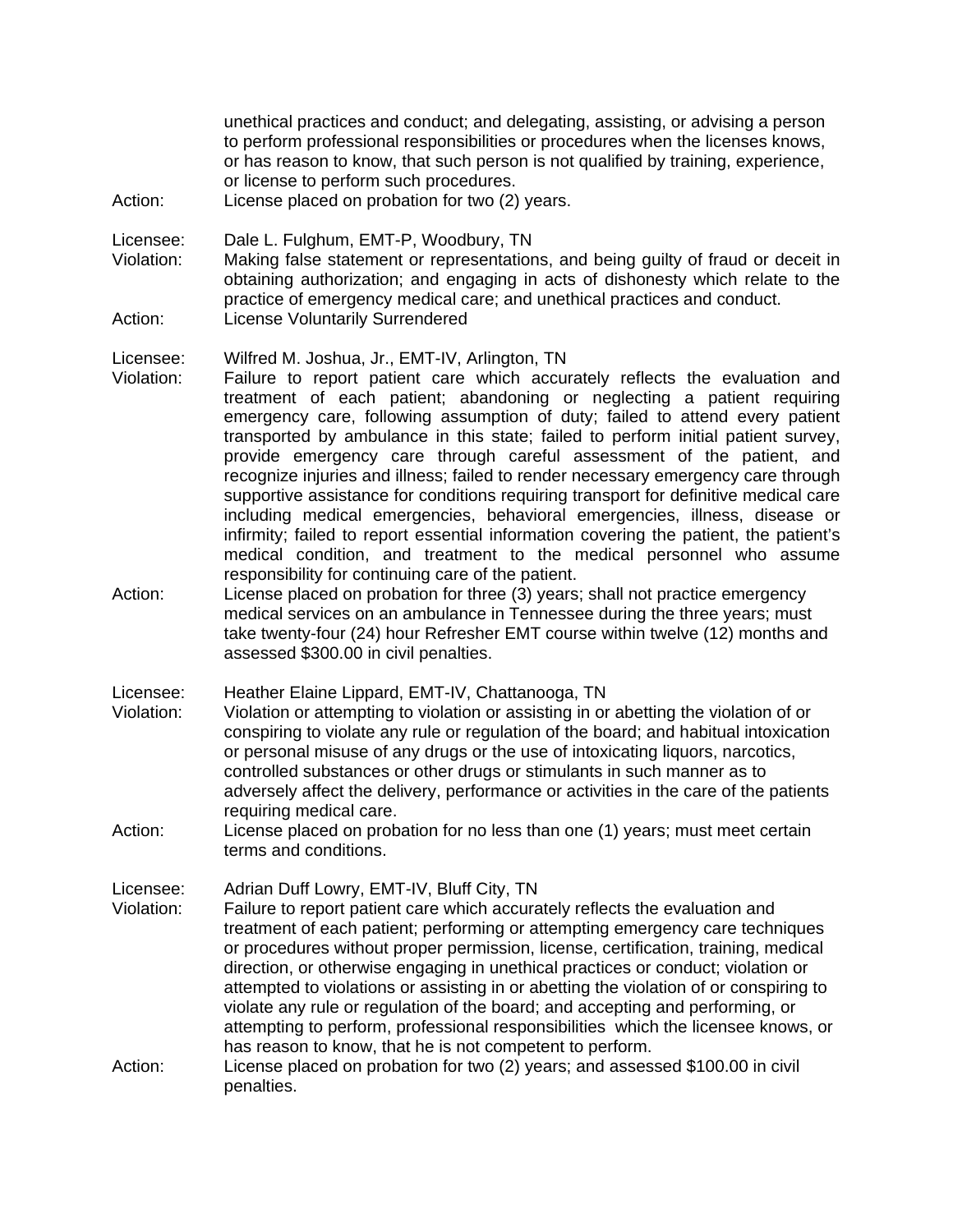Licensee: Amanda R. Mullins, EMT-P, Oakland, TN

- Violation: Violation or attempting to violation or assisting in or abetting the violation of or conspiring to violate any rule or regulation of the board; and habitual intoxication or personal misuse of any drugs or the use of intoxicating liquors, narcotics, controlled substances or other drugs or stimulants in such manner as to adversely affect the delivery, performance or activities in the care of the patients requiring medical care.
- Action: License suspended for three (3) months then placed on probation for no less than three (3) years; must submit to a background check before reinstatement of her expired license.

Licensee: Austin O'Dell, EMT-IV, Memphis, TN

- Violation: Failure to report patient care which accurately reflects the evaluation and treatment of each patient; abandoning or neglecting a patient requiring emergency care, following assumption of duty; failed to attend every patient transported by ambulance in this state; failed perform initial patient survey, shall provide emergency care through careful assessment of the patient, and shall recognize injuries and illness; failed to render necessary emergency are through supportive assistance for conditions requiring transport for definitive medical care including medical emergencies, behavioral emergencies, illness, disease or infirmity; failed to report essential information covering the patient, the patient's medical condition, and treatment to the medical personnel who assume responsibility for continuing care of the patient.
- Action: License suspended until completion of pre-approved EMT course covering the legal aspects of emergency care, followed by three (3) years probation; and assessed \$300.00 in civil penalties

Licensee: James B. Osteen, Jr., EMT-IV, EMD, Bartlett. TN

- Violation: Violation or attempting to violation or assisting in or abetting the violation of or conspiring to violate any rule or regulation of the board, and any criminal statute of this state or the United States which involves moral turpitude or reflects upon the person's ability to fulfill such person's responsibilities under this part; and unauthorized us or removal of narcotics, drugs, supplies or equipment form any ambulance, health care facility, school, institution or other work place location. Action: License revoked.
- 

Licensee: Erik D. Preske, EMT-P, Sevierville, TN

- Violation: Unethical practices and conduct; failing to report appropriate personnel facts known to the individual regarding incompetent, unethical, or illegal practice of any other emergency medical services personnel; and failing to take appropriate action in safeguarding the patient from incompetent health care practices of other emergency medical services personnel.
- Action: License reprimanded and placed on probation for two (2) years; and assessed \$100.00 in civil penalties.

Licensee: Stephen K. Renzo, EMT-P, Harriman, TN

Violation: Failed to conduct training with First Responder texts and course outlines approved by the board; failed to maintain and impart knowledge of Emergency Medical Services laws and emergency care standards and requirements for First Responders, evidenced by completion of the First Responders examination with a score of 90% or higher; failed to maintain accurate attendance and class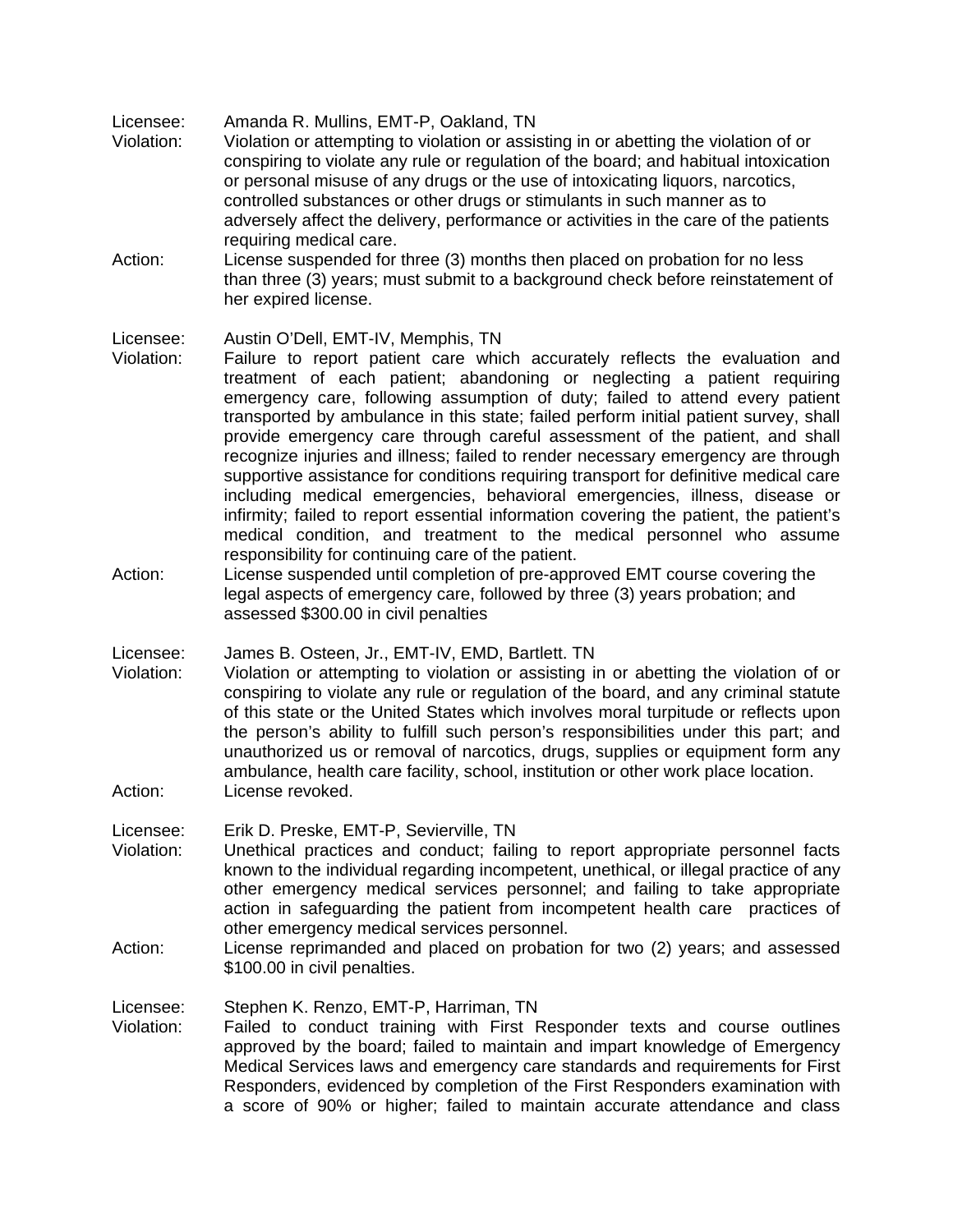records and assure that class size does not exceed twenty-five (25) students per instructor; failed to schedule lessons and instruct the majority of the course hours in the curriculum approved by the Board; failed to request exams and process records in a timely manner according to administrative policies established by the Division of Emergency Medial Services; and failed to obtain course evaluation materials and submit to the Regional EMS Consultant.

- Action: License placed on probation for one (1) year; and assessed \$50.00 in civil penalties.
- Licensee: Creath Lee Simmons, EMT, Adamsville, TN Violation: Violation or attempting to violation or assisting in or abetting the violation of or conspiring to violate any rule or regulation of the board, and any criminal statute of this state or the United States which involves moral turpitude or reflects upon the person's ability to fulfill such person's responsibilities under this part; and making false statements or representations, being guilty of fraud or deceit in obtaining authorization.
- Action: License revoked.
- Licensee: Gregory Neal Wilson, EMT-IV, White House, TN
- Violation: Performing or attempting emergency care techniques or procedures without proper permission, license, certification, training, medical direction, or otherwise engaging in unethical practices or conduct.
- Action: License placed on probation for one (1) year.

#### **BOARD OF MEDICAL EXAMINERS**

- Licensee: Bruce Jeffrey Biller, M.D., Sudbury MA
- Violation: Unprofessional, dishonorable or unethical conduct; and disciplinary action against a person licensed to practice medicine in another state. Action: License reprimanded; and assessed costs.
- 
- Licensee: Britt Michael Borden, M.D., Flossmoor, IL
- Violation: Unprofessional, dishonorable or unethical conduct; and disciplinary action against a person licensed to practice medicine in another state or territory of the United States for any acts or omissions that would constitute grounds for discipline of a person licensed in the state.
- Action: License reprimanded; and assessed costs.
- Licensee: Augusto Loaiza, Chattanooga, TN
- Violation: Unprofessional, dishonorable or unethical conduct; and disciplinary action against a person licensed to practice medicine in another state or territory of the United States for any acts or omissions that would constitute grounds for discipline of a person licensed in the state.
- Action: License revoked; and assessed costs.

#### Licensee: Robert D. Mayfield, M.D., Batesville, MS

Violation: Unprofessional, dishonorable or unethical conduct; conviction of a felony, conviction of any offense under state or federal drug laws, or conviction of any offense involving moral turpitude; and disciplinary action against a person licensed to practice medicine in another state or territory of the United States for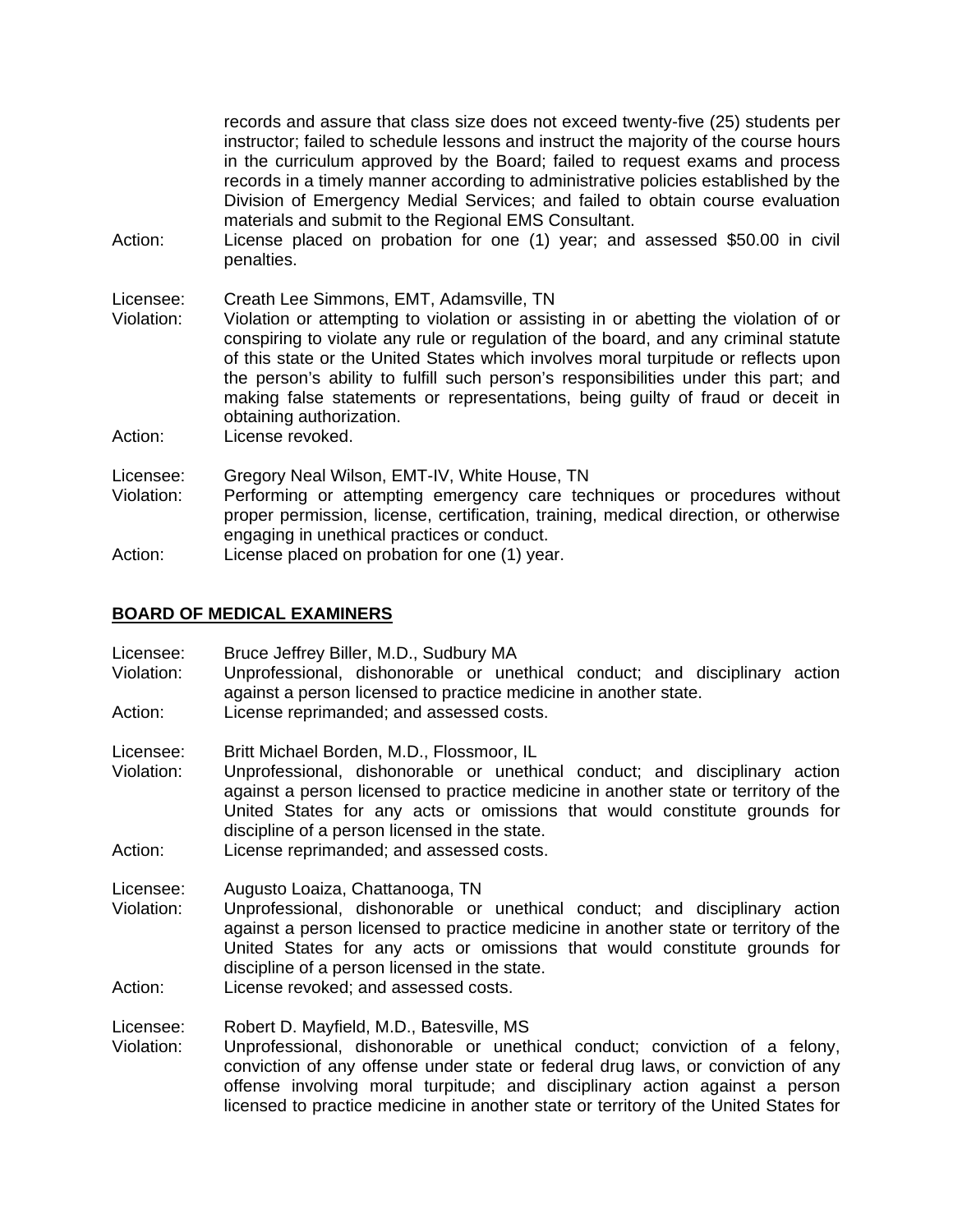| Action:                            | any acts or omissions that would constitute grounds for discipline of a person<br>licensed in this state.<br>License Permanently Revoked; and assessed costs.                                                                                                                                                                                                                                                         |
|------------------------------------|-----------------------------------------------------------------------------------------------------------------------------------------------------------------------------------------------------------------------------------------------------------------------------------------------------------------------------------------------------------------------------------------------------------------------|
| Licensee:<br>Violation:<br>Action: | O. Jerry Maynard, M.D., Woodbury, TN<br>Unprofessional, dishonorable or unethical conduct; and violation or attempted<br>violation, directly or indirectly, or assisting in or abetting the violation of, or<br>conspiring to violate, any provision of this chapter or any lawful order of the board<br>pursuant thereto, or any criminal statute of the state of Tennessee.<br>License revoked; and assessed costs. |
| Licensee:<br>Violation:<br>Action: | Randolph M. McCloy, M.D., Memphis, TN<br>Failed to properly maintain sufficient continuing education credits<br>Assessed \$1600.00 in civil penalties; must provide proof of forty (40) hours of<br>continuing education credits within one-hundred eighty (180) days and an<br>additional ten (10) hours within two (2) years.                                                                                       |
| Licensee:<br>Violation:<br>Action: | George I. Paskewitz, M.D., Crete NE<br>Failed to properly maintain sufficient continuing education credits<br>Assessed \$480.00 in civil penalties; must provide proof of twelve (12) hours of<br>continuing education credits within one-hundred eighty (180) days and an<br>additional ten (10) hours within two (2) years.                                                                                         |
| Licensee:<br>Violation:<br>Action: | Philomina Presentation, M.D., Knoxville, TN<br>Failed to properly maintain sufficient continuing education credits<br>Assessed \$80.00 in civil penalties; must provide proof of two (2) hours of<br>continuing education credits within one-hundred eighty (180) days and an<br>additional ten (10) hours within two (2) years.                                                                                      |
| Licensee:<br>Violation:<br>Action: | Karen Jane Puckett, M.D., Murfreesboro, TN<br>Failed to properly maintain sufficient continuing education credits<br>Assessed \$80.00 in civil penalties; must provide proof of two (2) hours of<br>continuing education credits within one-hundred eighty (180) days and an<br>additional ten (10) hours within two (2) years.                                                                                       |
| Licensee:<br>Violation:<br>Action: | Floyd A. Richard, M.D., Nashville, TN<br>Failed to properly maintain sufficient continuing education credits<br>Assessed \$330.00 in civil penalties; must provide proof of eight and one quarter<br>(8.25) hours of continuing education credits within one-hundred eighty (180) days<br>and an additional ten (10) hours within two (2) years.                                                                      |
| Licensee:<br>Violation:<br>Action: | David M. Sharfman, M.D., Memphis, TN<br>Failed to properly maintain sufficient continuing education credits<br>Assessed \$440.00 in civil penalties; must provide proof of eleven (11) hours of<br>continuing education credits within one-hundred eighty (180) days and an<br>additional ten (10) hours within two (2) years.                                                                                        |
| Licensee:<br>Violation:<br>Action: | John S. Wolf, Jr., M.D., Ft. Lauderdale, FL<br>Failed to properly maintain sufficient continuing education credits<br>Assessed \$1,600.00 in civil penalties; must obtain forty (40) hours of continuing<br>education credits and an additional ten (10) hours within two (2) years.                                                                                                                                  |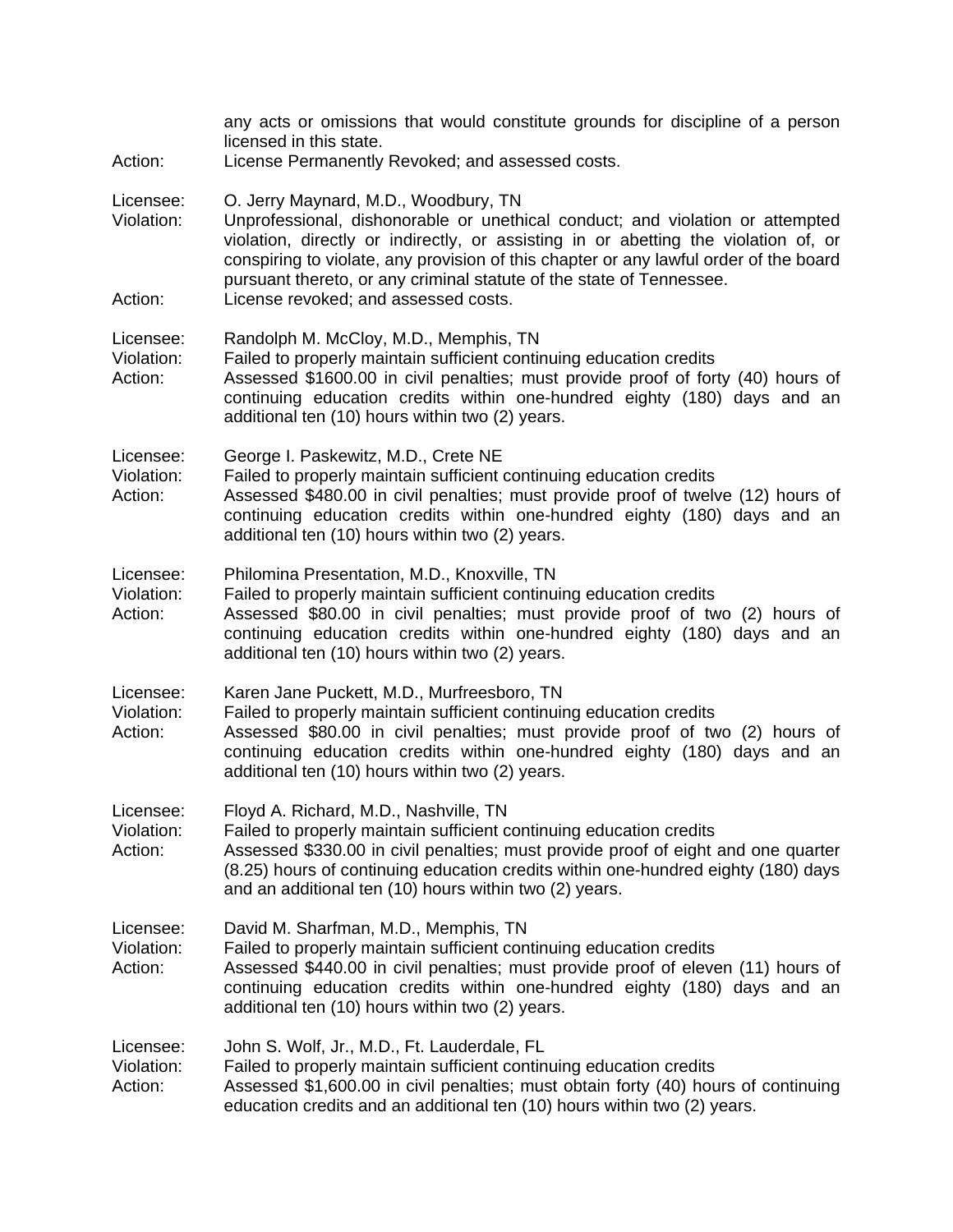#### **BOARD OF NURSING**

#### Licensee: Lela Amodeo, RN, Memphis, TN

- Violation: Unprofessional conduct; making false or materially incorrect, inconsistent or unintelligible entries in any patient records or in the records of any health care facility, school, institution or other work place location pertaining to the obtaining, possessing or administration of any controlled substances as defined in the Federal Controlled Substances Act; unauthorized use or removal of narcotics, drugs, supplies, or equipment from any health care facility, school, institution or other work place location; practicing professional nursing in a manner inconsistent with T.C.A. § 63-7-103; and engaging in acts of dishonesty which relate to the practice of nursing.
- Action: License revoked; assessed \$4,000.00 in civil penalties, plus costs.
- Licensee: Angela R. Bailey, L.P.N., Maryville, TN
- Violation: Is addicted to alcohol or drugs to the degree of interfering with nursing duties; unprofessional conduct; unprofessional conduct; failure to maintain a record for each patient which accurately reflects the nursing problems and interventions for the patient and/or failure to maintain a record for each patient which accurately reflects the name and title of the nurse providing care; unauthorized use or removal of narcotics, drugs, supplies, or equipment from any health care facility, school, institution or other work place location; and engaging in acts of dishonesty which relate to the practice of nursing.
- Action: License revoked; assessed \$10,000.00 in civil penalties, plus costs.

Licensee: Patty A. Bowling, L.P.N., Knoxville, TN

- Violation: Guilty of a unprofessional conduct; and failure to maintain a record for each patient which accurately reflects the nursing problems and interventions for the patient and/or failure to maintain a record for each patient which accurately reflects the name and title of the nurse providing care.
- Action: License suspended; must meet certain terms and conditions; and assessed costs.
- Licensee: LaWanna W. Brock, A.P.N., Cumberland Gap, TN
- Violation: Guilty of a crime; unprofessional conduct; and has violated or attempted to violate, directly or indirectly, or assisted in or abetted the violation of, or conspired to violate, any provision of this chapter or any lawful order of the board issued pursuant thereto.
- Action: License revoked; assessed \$2,000.00 in civil penalties, plus costs.

Licensee: Ricky Chamber, R.N., Knoxville, TN

Violation: Is unfit or incompetent by reason of negligence, habits or other cause; is addicted to alcohol or drugs to the degree of interfering with nursing duties; unprofessional conduct; unauthorized use or removal of narcotics, drugs, supplies, or equipment from any health care facility, school, institution or other work place location; the use of any intoxicating beverage or the illegal use of any narcotic or dangerous drug while on duty in any health care facility, school, institution, or other work place location; and being under the influence of alcoholic beverages, or under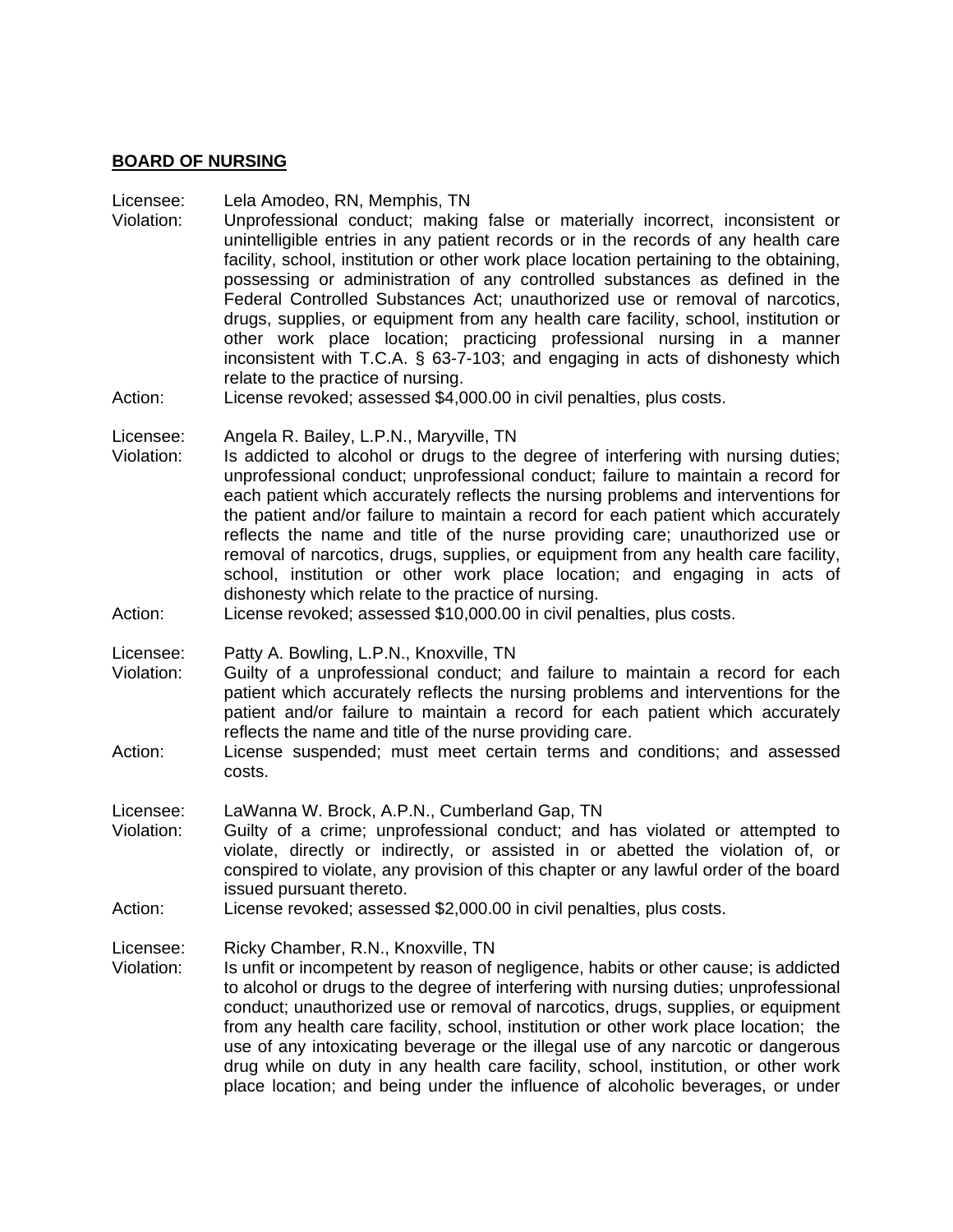| Action:                            | the influence of drugs which impair judgment while on duty in any health care<br>facility, school, institution or other work place location.<br>License revoked.                                                                                                                                                                                                                                                                                                                                                                                                                                                                                                                                                                                                                                                                                                                                                                                       |
|------------------------------------|--------------------------------------------------------------------------------------------------------------------------------------------------------------------------------------------------------------------------------------------------------------------------------------------------------------------------------------------------------------------------------------------------------------------------------------------------------------------------------------------------------------------------------------------------------------------------------------------------------------------------------------------------------------------------------------------------------------------------------------------------------------------------------------------------------------------------------------------------------------------------------------------------------------------------------------------------------|
| Licensee:<br>Violation:<br>Action: | Jeffrey A. Chambliss, R.N., Madison. TN<br>Guilty of unprofessional conduct; has violated or attempted to violate, directly or<br>indirectly, or assisted in or abetted the violation of, or conspired to violate, any<br>provision of this chapter or any lawful order of the board issued pursuant thereto.<br>License reprimanded; assessed \$100 in civil penalties, plus costs.                                                                                                                                                                                                                                                                                                                                                                                                                                                                                                                                                                   |
| Licensee:<br>Violation:<br>Action: | Tammy E. Clemons, R.N., Monterey, TN<br>Is unfit or incompetent by reason of negligence, habits or other cause;<br>unprofessional conduct; being under the influence of alcoholic beverages or<br>under the influence of drugs which impair judgment while on duty in any health<br>care facility, school, institution or other work place location; practicing<br>professional nursing in a manner inconsistent with T.C.A. § 63-7-103; and<br>engaging in acts of dishonesty which relate to the practice of nursing.<br>License suspended; must meet certain terms and conditions; and assessed<br>costs.                                                                                                                                                                                                                                                                                                                                           |
| Licensee:<br>Violation:<br>Action: | Delma Jean T. Collins, Brownsville, TN<br>Unprofessional conduct; and has violated or attempted to violate, directly or<br>indirectly, or assisted in or abetted the violation of, or conspired to violate, any<br>provision of this chapter or any lawful order of the board issued pursuant thereto.<br>License revoked; and assessed \$3,000.00 in civil penalties, plus costs.                                                                                                                                                                                                                                                                                                                                                                                                                                                                                                                                                                     |
| Licensee:<br>Violation:<br>Action: | Susie P. Crawford, L.P.N., Louisville, TN<br>Is unfit or incompetent by reason of negligence, habits or other cause; guilty of a<br>unprofessional conduct; and failure to maintain a record for each patient which<br>accurately reflects the nursing problems and interventions for the patient and/or<br>failure to maintain a record for each patient which accurately reflects the name<br>and title of the nurse providing care.<br>License revoked; and assessed costs.                                                                                                                                                                                                                                                                                                                                                                                                                                                                         |
| Licensee:<br>Violation:<br>Action: | Kelley Dunagan, R.N., Bristol, TN<br>Guilty of unprofessional conduct; and action taken in another state.<br>License revoked.                                                                                                                                                                                                                                                                                                                                                                                                                                                                                                                                                                                                                                                                                                                                                                                                                          |
| Licensee:<br>Violation:            | Michelle S. Fain, R.N., Ripley, TN<br>Is unfit or incompetent by reason of negligence, habits or other cause; is addicted<br>to alcohol or drugs to the degree of interfering with nursing duties; unprofessional<br>conduct; making false or materially incorrect, inconsistent or unintelligible entries<br>in any patient records or in the records of any health care facility, school,<br>institution or other work place location pertaining to the obtaining, possessing or<br>administration of any controlled substances as defined in the Federal Controlled<br>Substances Act; unauthorized use or removal of narcotics, drugs, supplies, or<br>equipment from any health care facility, school, institution or other work place<br>location; the use of any intoxicating beverage or the illegal use of any narcotic or<br>dangerous drug while on duty in any health care facility, school, institution, or<br>other work place location. |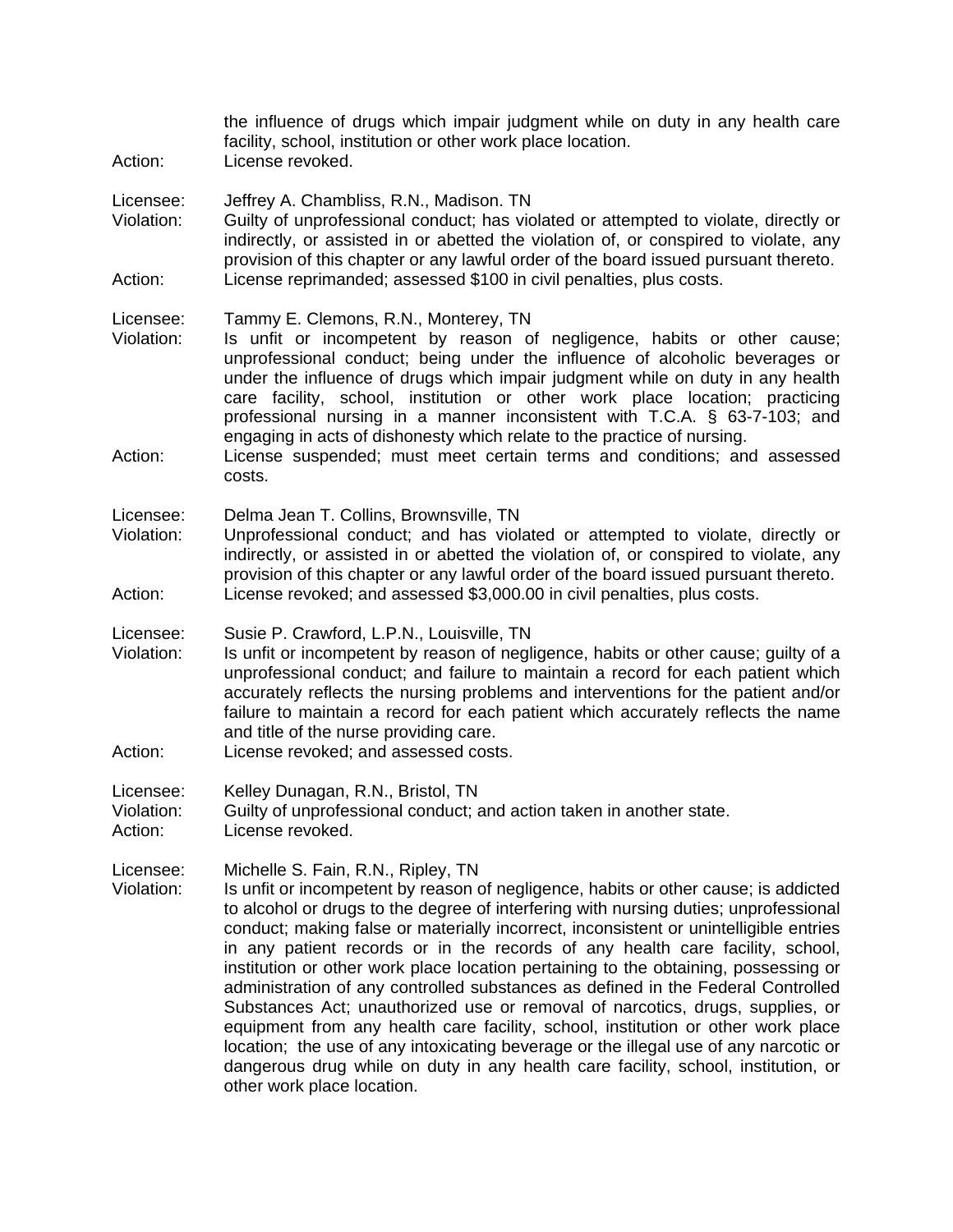| Action:                            | License placed on probation to run concurrent with TNPAP contract but no less<br>than three (3) years.                                                                                                                                                                                                                                                                                                                                                                                                                                                                                                                                                                                                                                                               |
|------------------------------------|----------------------------------------------------------------------------------------------------------------------------------------------------------------------------------------------------------------------------------------------------------------------------------------------------------------------------------------------------------------------------------------------------------------------------------------------------------------------------------------------------------------------------------------------------------------------------------------------------------------------------------------------------------------------------------------------------------------------------------------------------------------------|
| Licensee:<br>Violation:<br>Action: | Dottie A. Floyd, L.P.N., Bethel Springs, TN<br>Is unfit or incompetent by reason of negligence, habits, or other cause; guilty of<br>unprofessional conduct; has violated or attempted to violate, directly or indirectly,<br>or assisted in or abetted the violation of, or conspired to violate, any provision of<br>this chapter or any lawful order of the board issued pursuant thereto.<br>License Voluntarily Surrendered; and assessed costs.                                                                                                                                                                                                                                                                                                                |
| Licensee:<br>Violation:<br>Action: | Jennifer Gail Ginnings, R.N., Dickson, TN<br>Is unfit or incompetent by reason of negligence, habits or other cause;<br>unprofessional conduct; and has violated or attempted to violate, directly or<br>indirectly, or assisted in or abetted the violation of, or conspired to violate, any<br>provision of this chapter or any lawful order of the board issued pursuant thereto;<br>aiding, abetting, assisting or hiring an individual to violate or circumvent any law<br>or duty promulgated rule intended to guide the conduct of a nurse or any other<br>licensed health care provider; and engaging in acts of dishonesty which relate to<br>the practice of nursing.<br>License suspended; must meet certain terms and conditions; and assessed<br>costs. |
| Licensee:<br>Violation:<br>Action: | Kathy L. Giovanini, R.N., Millington, TN<br>Guilty of a crime; and unprofessional conduct.<br>License reprimanded.                                                                                                                                                                                                                                                                                                                                                                                                                                                                                                                                                                                                                                                   |
| Licensee:<br>Violation:<br>Action: | Kimberly C. Gray, R.N., Memphis, TN<br>Guilty of a crime.<br>License placed on probation no less than one (1) year; must meet certain terms<br>and conditions.                                                                                                                                                                                                                                                                                                                                                                                                                                                                                                                                                                                                       |
| Licensee:<br>Violation:<br>Action: | John M. Helton, R.N., Maynardville, TN<br>Guilty of a crime.<br>License suspended; must meet certain terms and conditions; and assessed<br>costs.                                                                                                                                                                                                                                                                                                                                                                                                                                                                                                                                                                                                                    |
| Licensee:<br>Violation:<br>Action: | Pamela W. Hinch, L.P.N., Crossville, TN<br>Guilty of a crime; and unprofessional conduct.<br>License placed on probation until all criminal restitution costs/fees are paid in full;<br>and assessed costs.                                                                                                                                                                                                                                                                                                                                                                                                                                                                                                                                                          |
| Licensee:<br>Violation:<br>Action: | Jennifer Hudson, R.N., Jackson, TN<br>Is unfit or incompetent by reason of negligence, habits or other cause; is addicted<br>to alcohol or drugs to the degree of interfering with nursing duties; unprofessional<br>conduct; the use of any intoxicating beverage or the illegal use of any narcotic or<br>dangerous drug while on duty in any health care facility, school, institution, or<br>other work place location; and being under the influence of alcoholic beverages,<br>or under the influence of drugs which impair judgment while on duty in any health<br>care facility, school, institution or other work place location.<br>License revoked; and assessed costs.                                                                                   |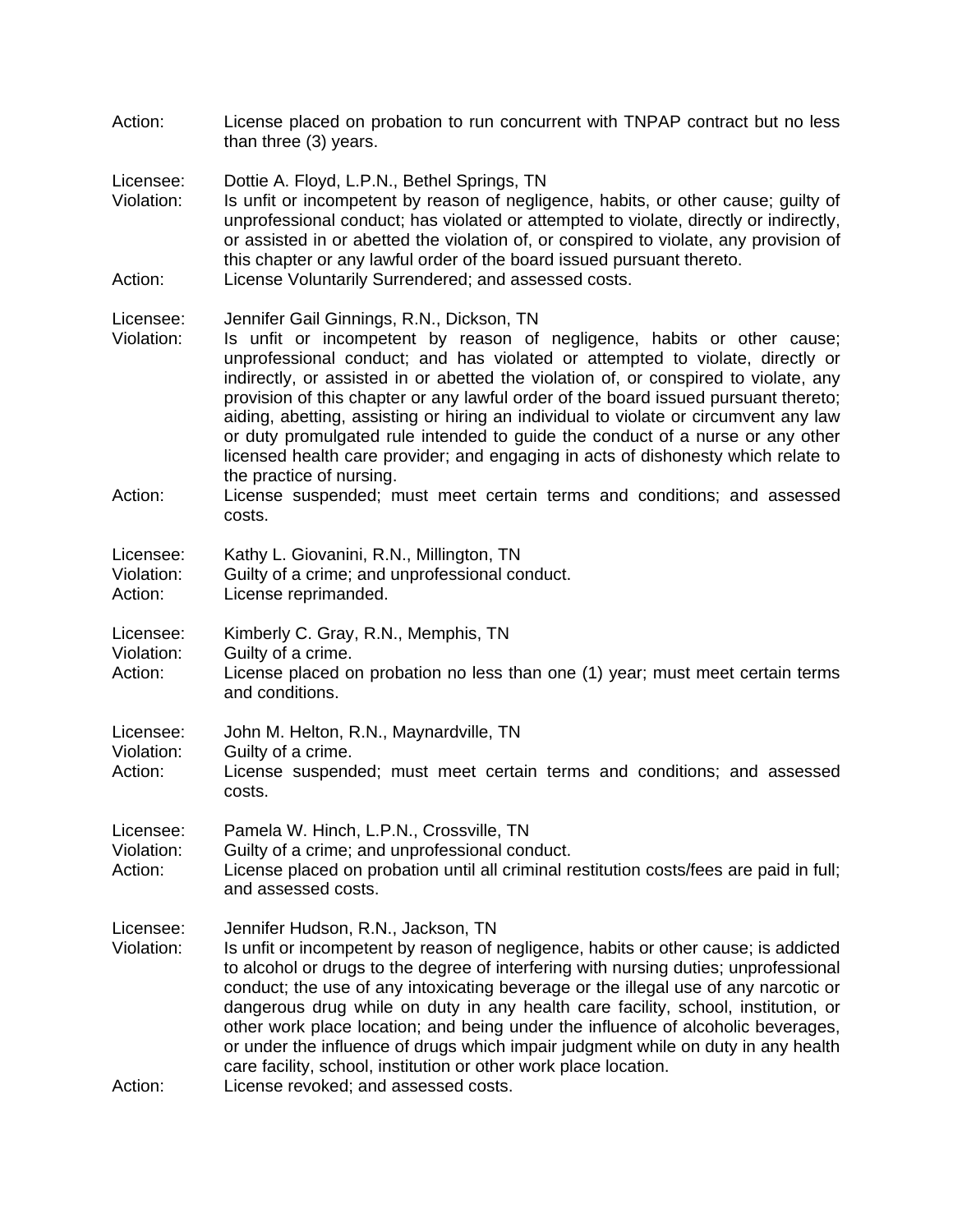Licensee: Jennifer Hyatt, L.P.N., Nashville, TN

- Violation: Guilty of a crime; and unprofessional conduct; and aiding, abetting, assisting or hiring an individual to violate or circumvent any law or duty promulgated rule intended to guide the conduct of a nurse or any other licensed health care provider.
- Action: License revoked; assessed \$3,000.00 in civil penalties, plus costs.

Licensee: Teresa M. Jacobs, L.P.N., Woodbury, TN

Violation: Guilty of a crime; is unfit or incompetent by reason of negligence, habits or other cause; unprofessional conduct; and has violated or attempted to violate, directly or indirectly, or assisted in or abetted the violation of, or conspired to violate, any provision of this chapter or any lawful order of the board issued pursuant thereto. Action: License revoked; and assessed costs.

Licensee: Stephanie J. Kent, L.P.N., Kingsport, TN

- Violation: Guilty of a crime, unprofessional conduct; unauthorized use or removal of narcotics, drugs, supplies, or equipment from any health care facility, school, institution or other work place location; impersonation another licensed practitioner; practicing professional nursing in a manner inconsistent with T.C.A. § 63-7-103; and engaging in acts of dishonesty which relate to the practice of nursing.
- Action: License revoked; and assessed costs.

## Licensee: Kim-Lei Lowery R.N., Fort Oglethorpe, GA

- Violation: Guilty of unprofessional conduct; has violated or attempted to violate, directly or indirectly, or assisted in or abetted the violation of, or conspired to violate, any provision of this chapter or any lawful order of the board issued pursuant thereto; failure to maintain a record for each patient which accurately reflects the nursing problems and intervention for the patient and/or failure to maintain a record for each patient which accurately reflects the name and title of the nurse providing care; making false or materially incorrect, inconsistent or unintelligible entries in any patient records or in the records of any health care facility, school, institution or other work place location pertaining to the obtaining, possession or administration of any controlled substance as defined in the Federal Controlled Substances Act; and engaging in acts of dishonesty which relate to the practice of nursing.
- Action: License suspended; must meet certain terms and conditions; and assessed costs.

Licensee: Lisa A. McKnight, R.N., Nashville, TN

Violation: Guilty of a crime; and unprofessional conduct.

Action: License revoked; assessed \$6,000.00 in civil penalties, plus costs.

Licensee: Kimberly J. McMullin, R.N., Summertown, TN

- Violation: Is addicted to alcohol or drugs to the degree of interfering with nursing duties; unprofessional conduct; and being under the influence of alcoholic beverages, or under the influence of drugs which impair judgment while on duty in any health care facility, school, institution or other work place location.
- Action: License suspended; must meet certain terms and conditions; and assessed \$1000.00 in civil penalties, plus costs.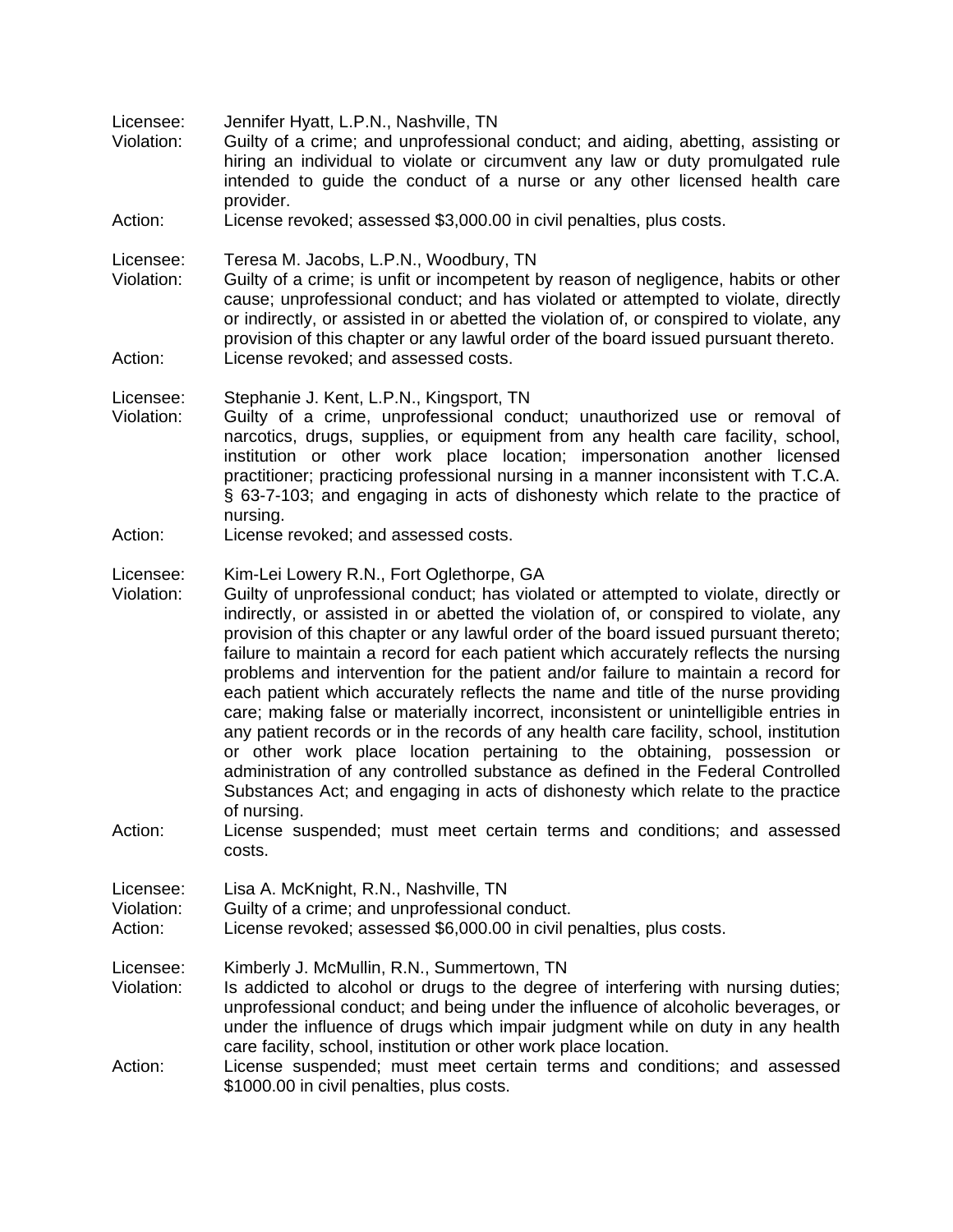- Licensee: Jessica C. Moore, R.N., Rogersville, TN
- Violation: Is unfit or incompetent by reason of negligence, habits or other cause; is addicted to alcohol or drugs to the degree of interfering with nursing duties; unprofessional conduct; has violated or attempted to violate, directly or indirectly, or assisted in or abetted the violation of, or conspired to violate, any provision of this chapter or any lawful order of the board issued pursuant thereto; unauthorized use or removal of narcotics, drugs, supplies, or equipment from any health care facility, school, institution, or other work place location; the use of any intoxicating beverage or the illegal use of any narcotic or dangerous drug while on duty in any health care facility, school, institution or other work place location; being under the influence of alcoholic beverages or under the influence of drugs which impair judgment while on duty in any health care facility, school, institution or other work place location; and engaging in acts of dishonesty which relate to the practice of nursing.
- Action: License suspended; must meet certain terms and conditions.
- Licensee: Tarshish Latangla Mosley, R.N., Madison, TN
- Violation: Is unfit or incompetent by reason of negligence, habits, or other cause; guilty of unprofessional conduct; has violated or attempted to violate, directly or indirectly, or assisted in or abetted the violation of, or conspired to violate, any provision of this chapter or any lawful order of the board issued pursuant thereto; being under the influence of alcoholic beverages, or under the influence of drugs which impair judgment while on duty in any health care facility, school, institution or other work place location.
- Action: License suspended; must meet certain terms and conditions; and assessed costs.

Licensee: Thomas Ogden, R.N., Smyrna, TN

- Violation: Guilty of a crime; unprofessional conduct; making false or materially incorrect, inconsistent or unintelligible entries in any patient records or in the records of any health care facility, school, institution or other work place location pertaining to the obtaining, possessing or administration of any controlled substances as defined in the Federal Controlled Substances Act; unauthorized use or removal of narcotics, drugs, supplies, or equipment from any health care facility, school, institution or other work place location; being under the influence of alcoholic beverage or under the influence of drugs which impair judgment while on duty in any health care facility, school, institution, or other work place location.
- Action: License placed on probation for no less than three (3) years; meet certain terms and conditions.

Licensee: Dreama D. Padgett, R.N., Ooltewah, TN

Violation: Is unfit or incompetent by reason of negligence, habits, or other cause; guilty of unprofessional conduct; has violated or attempted to violate, directly or indirectly, or assisted in or abetted the violation of, or conspired to violate, any provision of this chapter or any lawful order of the board issued pursuant thereto; failure to maintain a record for each patient which accurately reflects the nursing problems and intervention for the patient and/or failure to maintain a record for each patient which accurately reflects the name and title of the nurse providing care; making false or materially incorrect, inconsistent or unintelligible entries in any patient records or in the records of any health care facility, school, institution or other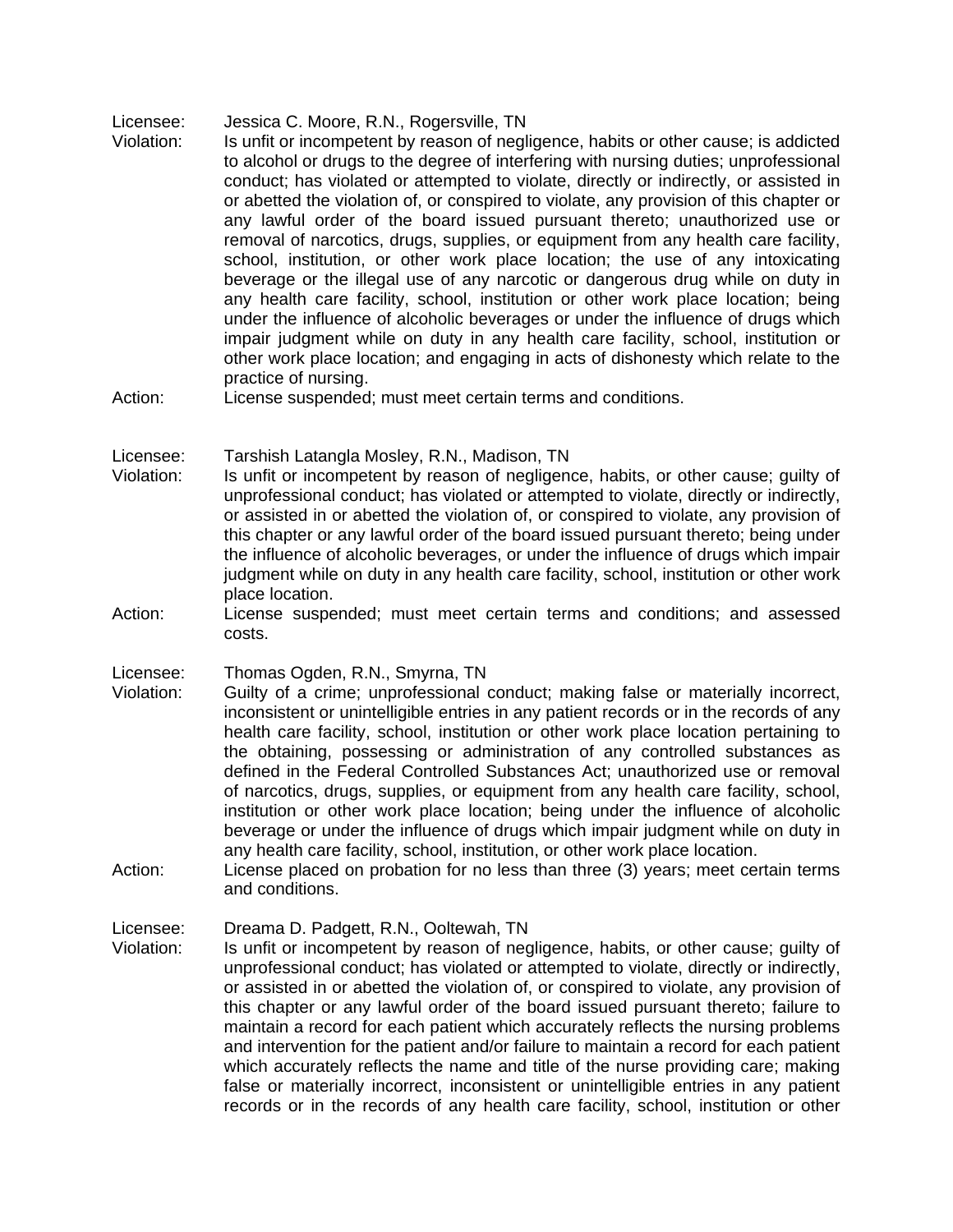| Action:                            | work place location pertaining to the obtaining, possession or administration of<br>any controlled substance as defined in the Federal Controlled Substances Act;<br>and unauthorized use or removal of narcotics, drugs, supplies, or equipment from<br>any health care facility, school, institution, or other work place location.<br>License suspended; must meet certain terms and conditions; and assessed<br>costs.                                                                                                                                                                                                                                                                                                                                                                                                                                                         |
|------------------------------------|------------------------------------------------------------------------------------------------------------------------------------------------------------------------------------------------------------------------------------------------------------------------------------------------------------------------------------------------------------------------------------------------------------------------------------------------------------------------------------------------------------------------------------------------------------------------------------------------------------------------------------------------------------------------------------------------------------------------------------------------------------------------------------------------------------------------------------------------------------------------------------|
| Licensee:<br>Violation:<br>Action: | Daphne J. Page-Zhislin, L.P.N., Murfreesboro, TN<br>Unfit or incompetent by reason of negligence, habits or other cause; is addicted<br>to alcohol or drugs to the degree of interfering with nursing duties; unprofessional<br>conduct; unauthorized use or removal of narcotics, drugs, supplies, or equipment<br>from any health care facility, school, institution or other work place location; the<br>use of any intoxicating beverage or the illegal use of any narcotic or dangerous<br>drug while on duty in any health care facility, school, institution, or other work<br>place location; and being under the influence of alcoholic beverages, or under<br>the influence of drugs which impair judgment while on duty in any health care<br>facility, school, institution or other work place location.<br>License suspended; must meet certain terms and conditions. |
| Licensee:<br>Violation:<br>Action: | Rita K. Potts, L.P.N., Manchester, TN<br>Unprofessional conduct; and unauthorized use or removal of narcotics, drugs,<br>supplies, or equipment from any health care facility, school, institution or other<br>work place location.<br>License placed on probation for no less than one (1) year; must meet certain                                                                                                                                                                                                                                                                                                                                                                                                                                                                                                                                                                |
|                                    | terms and conditions.                                                                                                                                                                                                                                                                                                                                                                                                                                                                                                                                                                                                                                                                                                                                                                                                                                                              |
| Licensee:<br>Violation:<br>Action: | Vicki S. Pugh, L.P.N., Hermitage, TN<br>Guilty of a crime; is unfit or incompetent by reason of negligence, habits or other<br>cause; unprofessional conduct; unauthorized use or removal of narcotics, drugs,<br>supplies, or equipment from any health care facility, school, institution, or other<br>work place location; performing nursing techniques or procedures without proper<br>education and practice; and engaging in acts of dishonesty which relate to the<br>practice of nursing.<br>License revoked                                                                                                                                                                                                                                                                                                                                                              |
| Licensee:<br>Violation:<br>Action: | Teresa Randall, L.P.N., Crossville, TN<br>Is addicted to alcohol or drugs to the degree of interfering with nursing duties;<br>unprofessional conduct; unauthorized use or removal of narcotics, drugs,<br>supplies, or equipment from any health care facility, school, institution, or other<br>work place location; practicing professional nursing in a manner inconsistent with<br>T.C.A. § 63-7-103; and engaging in acts of dishonesty which relate to the<br>practice of nursing.<br>License placed on probation to run concurrent with TNPAP contract already in<br>place; and assessed costs.                                                                                                                                                                                                                                                                            |
| Licensee:<br>Violation:            | Cynthia M. Rollins, R.N., Sevierville, TN<br>Is unfit or incompetent by reason of negligence, habits, or other cause; Is<br>addicted to alcohol or drugs to the degree of interfering with nursing duties;<br>unprofessional conduct; unauthorized use or removal of narcotics, drugs,<br>supplies, or equipment from any health care facility, school, institution, or other<br>work place location; and the use of any intoxicating beverage or the illegal use of                                                                                                                                                                                                                                                                                                                                                                                                               |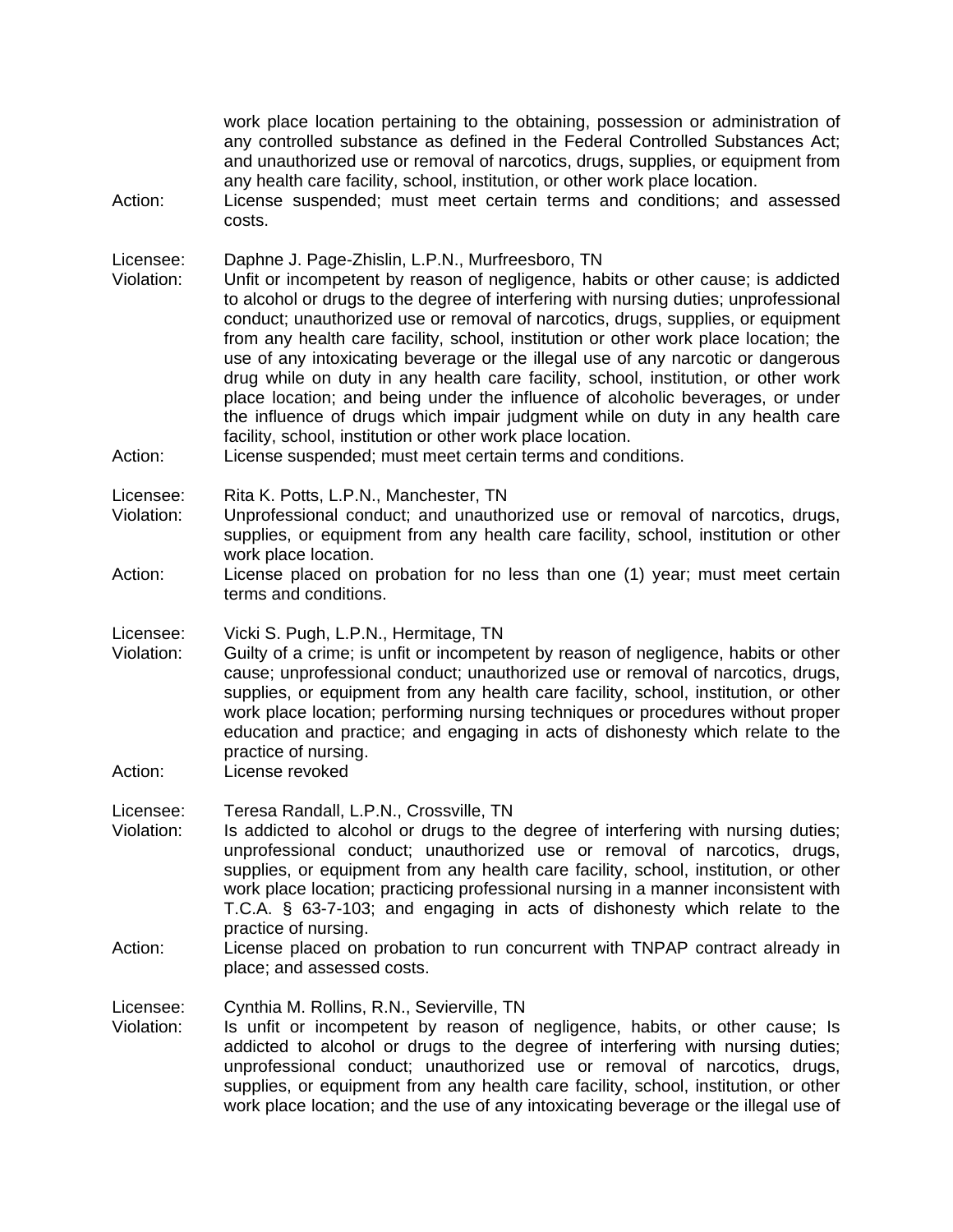any narcotic or dangerous drug while on duty in any health care facility, school, institution or other work place location; and being under the influence of alcoholic beverages or under the influence of drugs which impair judgment while on duty in any health care facility, school, institution or other work place location. Action: License revoked.

Licensee: Roanna Russ, R.N., Manchester, TN

- Violation: Is addicted to alcohol or drugs to the degree of interfering with nursing duties; unprofessional conduct; unauthorized use or removal of narcotics, drugs, supplies, or equipment from any health care facility, school, institution, or other work place location; and the use of any intoxicating beverage or the illegal use of any narcotic or dangerous drug while on duty in any health care facility, school, institution or other work place location.
- Action: License placed on probation to run concurrent with TNPAP contract already in place.

Licensee: Tonya L. Sander, L.P.N. Antioch, TN

- Violation: Guilty of a crime; unprofessional conduct; has violated or attempted to violate, directly or indirectly, or assisted in or abetted the violation of, or conspired to violate, any provision of this chapter or any lawful order of the board issued pursuant thereto; and engaging in acts of dishonesty which relate to the practice of nursing.
- Action: License suspended for thirty (30) days and at the end of the thirty (30) days to be placed on probation for one (1) year; and assessed \$300.00 in civil penalties.

Licensee: Valeria Schiff, R.N., La Vergne, TN

- Violation: Is unfit or incompetent by reason of negligence, habits or other cause; is addicted to alcohol or drugs to the degree of interfering with nursing duties; unprofessional conduct; has violated or attempted to violate, directly or indirectly, or assisted in or abetted the violation of, or conspired to violate, any provision of this chapter or any lawful order of the board issued pursuant thereto; unauthorized use or removal of narcotics, drugs, supplies, or equipment from any health care facility, school, institution or other work place location; and practicing professional nursing in a manner inconsistent with T.C.A.§ 63-7-103.
- Action: License revoked; and assessed \$1,000.00 in civil penalties, plus costs.

Licensee: Brandy R. Steiner, R.N. Clarksville, TN

- Violation: Unfit or incompetent by reason of negligence, habits or other causes; guilty of unprofessional conduct; and practicing professional nursing in a manner inconsistent with T.C.A. § 63-7-103.
- Action: License Reprimanded and placed on probation until certain terms and conditions are met; and assessed costs.

Licensee: Dorothy Tapley, L.P.N. Savannah, TN

Violation: Guilty of unprofessional conduct; and action taken in another state.

Action: License revoked; and assessed costs.

Licensee: Rex William Thomas R.N., Peoria, AZ

Violation: Has violated or attempted to violate, directly or indirectly, or assisted in or abetted the violation of, or conspired to violate, any provision of this chapter or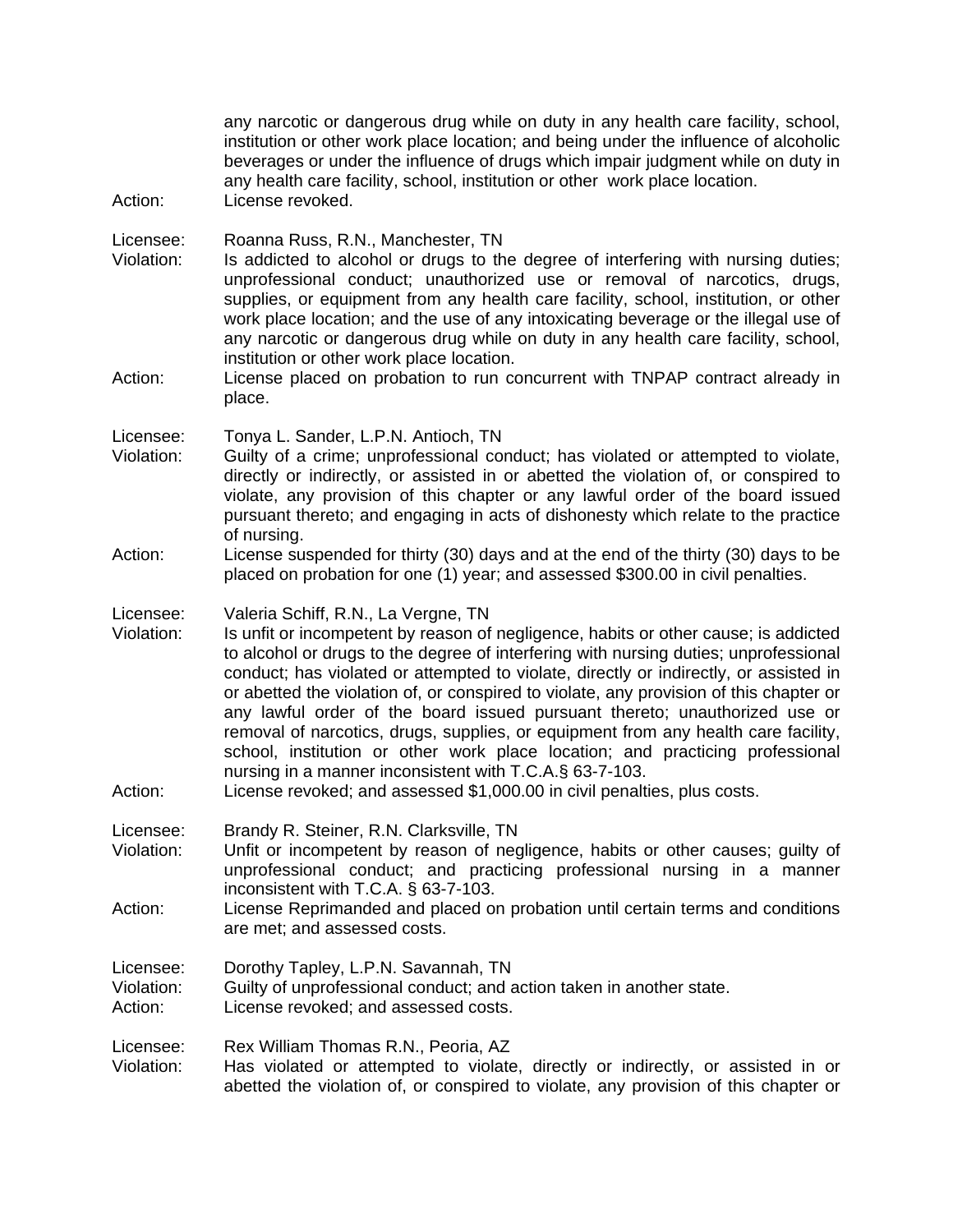any lawful order of the board issued pursuant thereto; and action taken by another state.

Action: License placed on probation to run concurrent with action taken by Arizona; and assessed costs.

Licensee: Stacey L. Thompson, L.P.N., Monteagle, TN

- Violation: Is unfit or incompetent by reason of negligence, habits, or other cause; guilty of unprofessional conduct; has violated or attempted to violate, directly or indirectly, or assisted in or abetted the violation of, or conspired to violate, any provision of this chapter or any lawful order of the board issued pursuant thereto; failure to maintain a record for each patient which accurately reflects the nursing problems and intervention for the patient and/or failure to maintain a record for each patient which accurately reflects the name and title of the nurse providing care; making false or materially incorrect, inconsistent or unintelligible entries in any patient records or in the records of any health care facility, school, institution or other work place location pertaining to the obtaining, possession or administration of any controlled substance as defined in the Federal Controlled Substances Act; unauthorized use or removal of narcotics, drugs, supplies, or equipment from any health care facility, school, institution, or other work place location; and engaging in acts of dishonesty which relate to the practice of nursing.
- Action: License suspended; must meet certain terms and conditions; and assessed costs.

Licensee: Deetra R. Toone, L.P.N., Clarksville, TN

- Violation: Guilty of a crime; and unprofessional conduct; and unauthorized use or removal of narcotics, drugs, supplies, or equipment from any health care facility, school, institution or other work place location.
- Action: License placed on probation for no less than two (2) years; must meet certain terms and conditions.

| Licensee:<br>Angela R. Wetz, L.P.N., Knoxville, TN |  |
|----------------------------------------------------|--|
|----------------------------------------------------|--|

- Violation: Unprofessional conduct.
- Action: License reprimanded

## **BOARD OF PHARMACY**

| Licensee:  | Sarah Biviano, RT, Nashville, TN                                                                                       |
|------------|------------------------------------------------------------------------------------------------------------------------|
| Violation: | Theft and diversion of controlled substances from the pharmacy without a<br>prescription from an authorized prescriber |
| Action:    | Revocation of registration                                                                                             |
| Licensee:  | Shawn D. Caskey, RT, Crossville, TN                                                                                    |
| Violation: | Theft and diversion of controlled substances from the pharmacy without a<br>prescription from an authorized prescriber |
| Action:    | Revocation of registration                                                                                             |
| Licensee:  | Jason B. Hitson, RT, Knoxville, TN                                                                                     |
| Violation: | Took medication tablets from the pharmacy without authorization from a<br>licensed prescriber.                         |
| Action:    | Revocation of registration                                                                                             |
|            |                                                                                                                        |